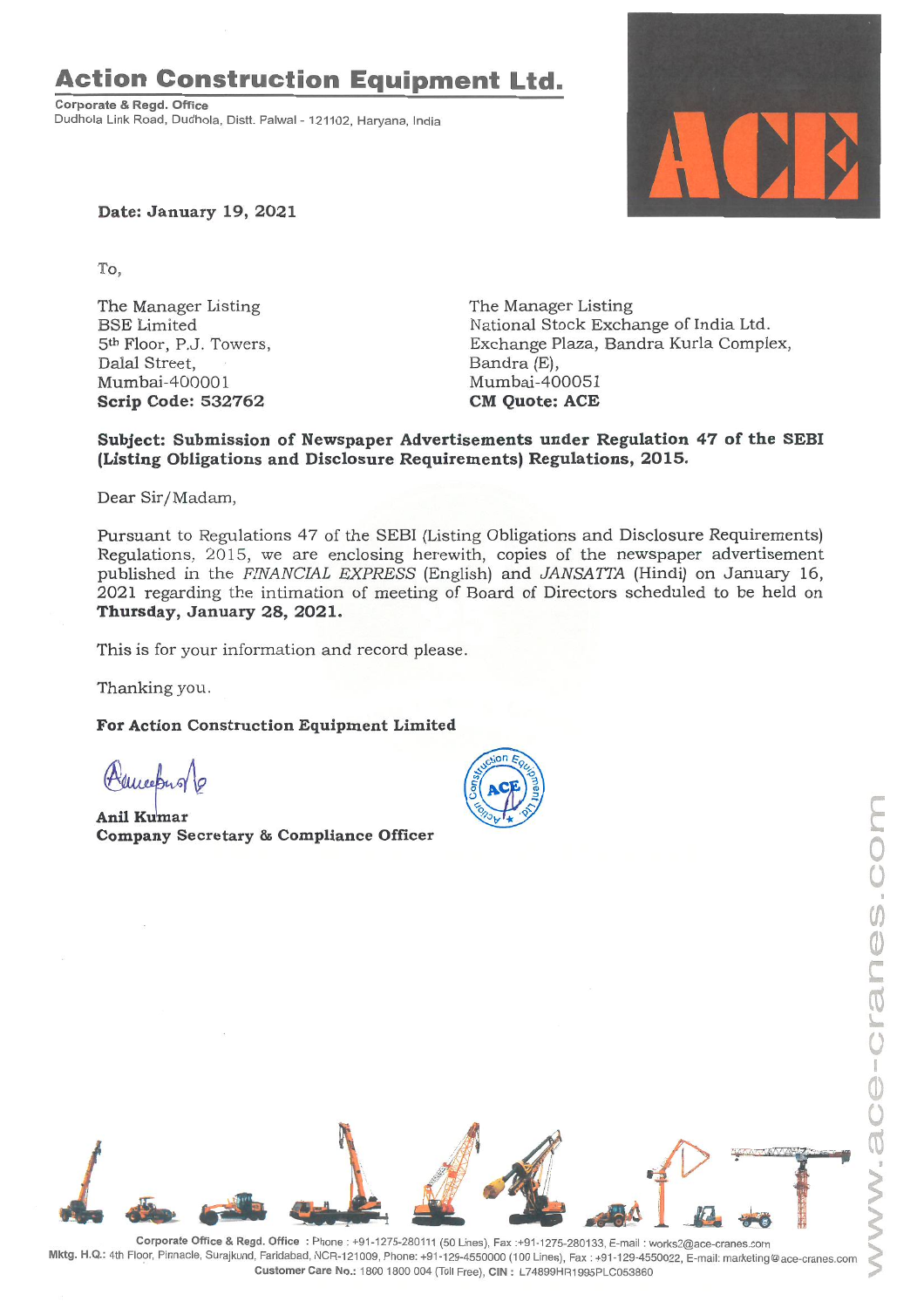## SATURDAY, JANUARY 16, 2021

SECURITIZATION AND RECONSTRUCTION OF FINANCE SECURITY INTEREST ACT, 2002 (64 OF 2002) AND IN EX UNDER SECTION 13(12) READ WITH RULES 3 OF THE S

WHEREAS, THE AUTHORISED OFFICER OF HDB FINAN

FROM THE DATE OF REGEIPT OF THE SAME. THE SA FAILED TO REPAY THE AMOUNT, NOTICE IS HEREBY

DATE MENTIONED ALONGWITH. THE BORROWER ARE HEREBY CAUTIONED NOT TO DEAL WITH THE

THE AMOUNT SPECIFIED HEREIN WITH FUTURE IN RESPECTIVE DATE. DETAILS OF BORROWER! ACCOUNT NUMBER, LOAN AMOUNT, DETAILS OF SCLAIMED AMOUNT: DATE OF POSSESSION ARE GIVEN

CONFERRED ON IT UNDER SECTION 13(4) OF THE SAID

RULES, 2002 ISSUED DEMAND NOTICE TO THE BaR:. . CALLING UPON THE BORROWER TO REPAY THE AMOUN - DENING OF G-TENDER WITHALL COSTS, CHARGES AND EXPENSES TILL ACTUAL - TOT DIFFOLUREMENT Of WITH ALL COSTS, CHARGES AND EXPENSES TILLACTURE TO FORCULTE OF THE SAME THE SALE CORRECTED AT the procurement of

**HDB FINANCIAL SERVIC** 

**DQUARTERS** 

www.jkpolice.gov.in hqjk@jkpolice.gov.in

ce. J&K. Jammu.

Regd. Office: "Radhika", 2nd Floor, Law Garden Road, Na Branch Office: HDB Financial Services Limited, 19, Panchkulan Nans

HAS TAKEN SYMBOLIC POSSESSION OF THE PROPERTY 3 remain unchanged.

AND THE PUBLIC IN GENERAL THAT THE UNDERSTAND 19.01.2021

PROPERTY WILL BE SUBJECT TO THE CHARGE OF HOST B**IRAC (IPS)**<br>THE AMOUNT SPECIEUR HEREIN WITH ELIT USE A **THE CHARGE OF KY:** 

## **.. \_ .. <sup>f</sup>'!, \_\_ . .** WWW.FINANCIALEXPRESS.COM

# 12

**IDB** 

Fitten the transland humble of attention (1-4)

POSSESSION

### **FINANCIAL EXPRESS;**  $\overline{ }$



#### **ACTION CONSTRUCTION EQUIPMENT LIMITED**

CIN: L74899HR1995PLC053860 Regd. Office: Dudhola Link Road, Dudhola, Distt. Palwal-121102, Haryana Phone: +91-1275-280111 (50 Lines), Fax: +91-1275-280133 E-mail: cs@ace-cranes.com, Website: www.ace-cranes.com

### **NOTICE**

Pursuant to Regulation 29 read with Regulation 47 of the SEBI (Listing Obligations and Disclosure Requirements) Regulations, 2015 (Listing Regulations), Notice is hereby given that a Meeting of the Board of Directors of the Company will be held on Thursday, January 28, 2021 *intaralia* to consider, approve and take on record the Unaudited Financial Results (Standalone and Consolidated) of the Company for the quarter/nine months ended on December 31, 2020. The Financial Results shall be subject to limited review by Statutory Auditors of the Company.

The said notice may be accessed on the Company's website at http://www.ace-cranes.com and may also be accessed on the Stock Exchange(s) websites at http://www.bseindia.com and http://www.nseindia.com

For and on behaff of Further, please be also infonned that in accordance with Code of Conduct to Regulate, Monitor and Report Trading by insiders and pursuant to SEBI (Prohibition of Insider Trading) Regulations 2015, the Trading Window of the Company is already closed from January01, 2021 and shall re-open on February 01, 2021.

Action Construction Equipment Limited *Sdl·* **Anil Kumar Company Secretary** 

**Place : Palwal** Date: January 15, 2021

**ZONAL OFFICE : SHAYMNAGAR** 

1. 1) NAME AND ADDRESS OF THE BORROWERICO-BOR Roshan Lat Ashwani Kumar, Rita Syal, Pawan Kumar, San

S. 1) NAME AND ADDRESS OF THE BORROWER C

NO. LOAN ACCOUNT NUMBER; 3) LOAN AMOUNT DATE OF DEMAND NOTICE; 6) CLAIMED A

IARAMSTALA, DISTT. KANGRA (HP)

**SALE NOTICE OF E-AUCTION SALE** (FOR IMMOVABLE PROPERTIES)